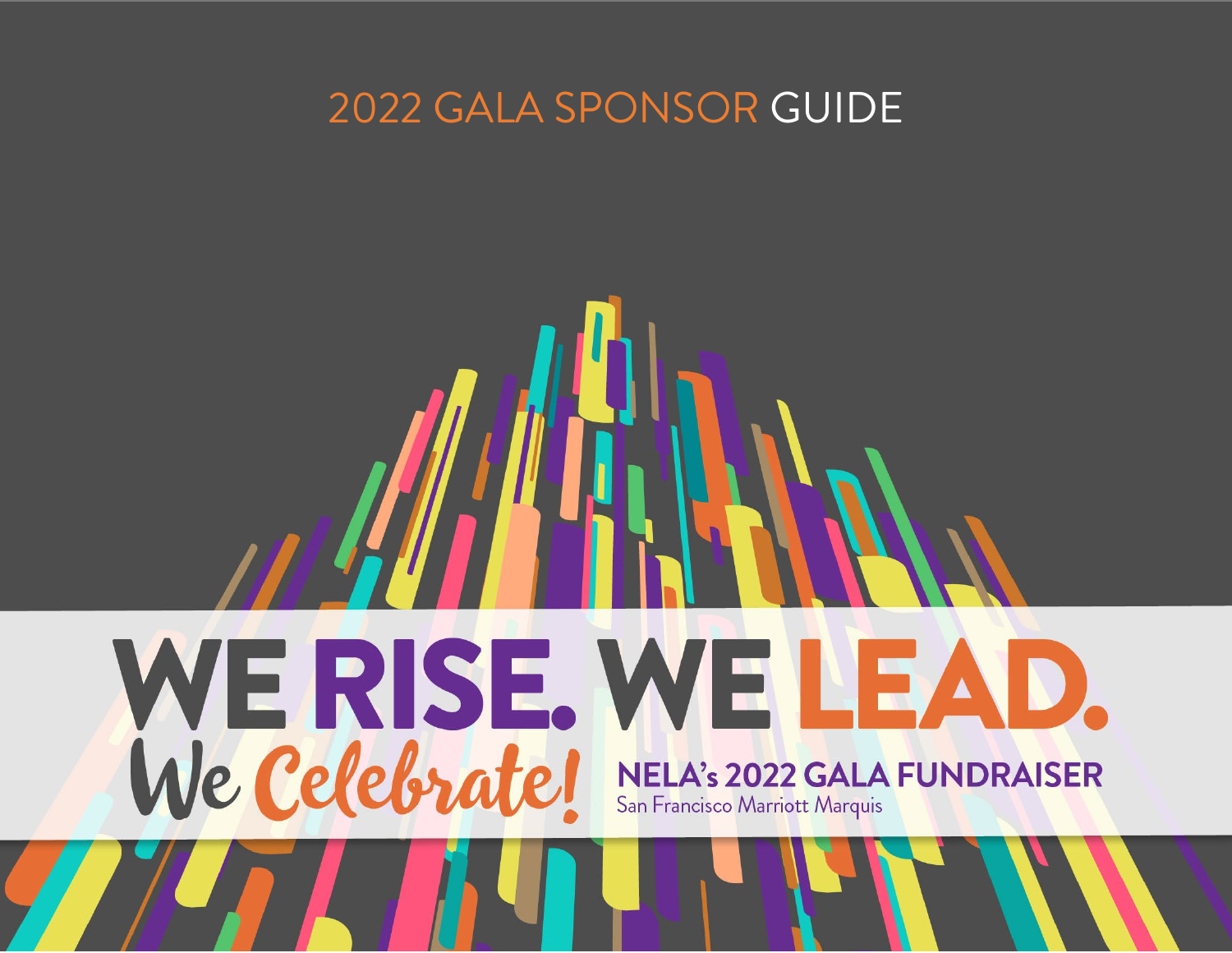

# We Celebrate!

We hope to see you in San Francisco from June 30–July 3 for NELA's first in-person Convention and Gala in three years. On Saturday evening, July 2 (8:00–11:00 p.m.), we will gather to toast another inspiring year of strong advocacy for workers and to celebrate the accomplishments of our members, including those we are honoring this year for their distinguished service to our community. The awards presentation will take place on Friday, July 1 at 5:00 p.m. and is included in the Convention registration. The Saturday evening Gala is a separate ticketed event and includes music, dancing, and sweet and savory snacks.

Your contribution to the Gala will have a meaningful impact on our mission of promoting a fair judiciary and advocating for laws and policies that level the playing field for workers. Sponsorships support NELA's Washington DC Office and advocacy work, including our *Amicus*, Judicial Nominations, and Legislative & Public Policy Programs. As a sponsor of the Gala, you will play an integral role in building NELA's influence in our nation's capital, courtrooms, and everywhere we can make a difference. Please join us in amplifying NELA's voice.



**National Employment**<br>Lawyers Association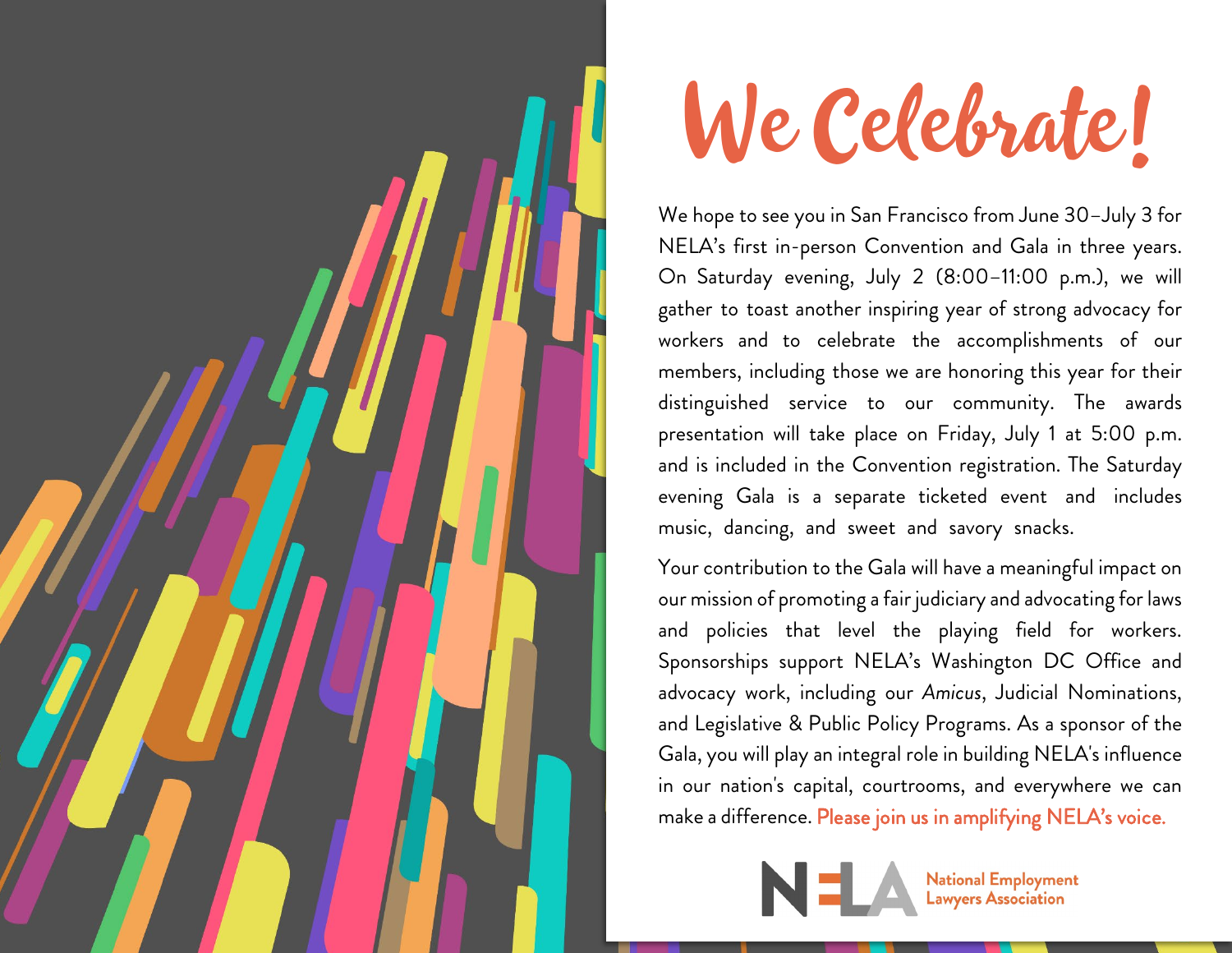## Sponsorship Opportunities

#### Champion of Justice: \$15,000+

- Ten tickets to and reserved premium table seating at We Rise. We Lead. We Celebrate — Our Community on Saturday evening, July 2
- Premium placement of a full-page color ad in the *2022 Annual Convention Program Guide*; Option to expand your ad to a two-page spread
- Name recognition as a Champion of Justice in the 2022 Gala invitation
- Logo recognition in the *2022 Annual Convention Program Guide* and on the Gala Sponsor Board at the 2022 Annual Convention
- **Logo recognition on the Convention page of our website, nela.org. Your** logo with a link to your website will be included as part of a rotating slider.
- Champion of Justice listing with logo, including a live link, on the Gala page of our website, nela.org
- Logo recognition in select emails promoting the Convention and Gala to the NELA membership
- Verbal acknowledgement during the Opening Remarks at the Convention on Friday morning, July 1 and the Gala Awards Presentation on Friday afternoon, July 1
- Logo recognition in the slideshow to be played during the Saturday evening event
- *The 1619 Project: A New Origin Story* by Nikole Hannah-Jones (2021)
- *Civil Rights Queen: Constance Baker Motley and the Struggle for Equality* by Tomiko Brown-Nagin (2022)

#### Benefactor: \$10,000

- Ten tickets to and reserved premium table seating at We Rise. We Lead. We Celebrate — Our Community on Saturday evening, July 2
- Premium placement of a full-page color ad in the *2022 Annual Convention Program Guide*; Option to expand your ad to a two-page spread
- Name recognition as a Benefactor in the 2022 Gala invitation, in the *2022 Annual Convention Program Guide*, and on the Gala Sponsor Board at the 2022 Annual Convention
- **E** Logo recognition on the Convention page of our website, nela.org. Your logo with a link to your website will be included as part of a rotating slider.
- Benefactor listing with logo, including a live link, on the Gala page of our website, nela.org
- **•** Verbal acknowledgement during the Opening Remarks at the Convention on Friday morning, July 1 and the Gala Awards Presentation on Friday afternoon, July 1
- Logo recognition in the slideshow to be played during the Saturday evening event
- *The 1619 Project: A New Origin Story* by Nikole Hannah-Jones (2021)
- *Civil Rights Queen: Constance Baker Motley and the Struggle for Equality* by Tomiko Brown-Nagin (2022)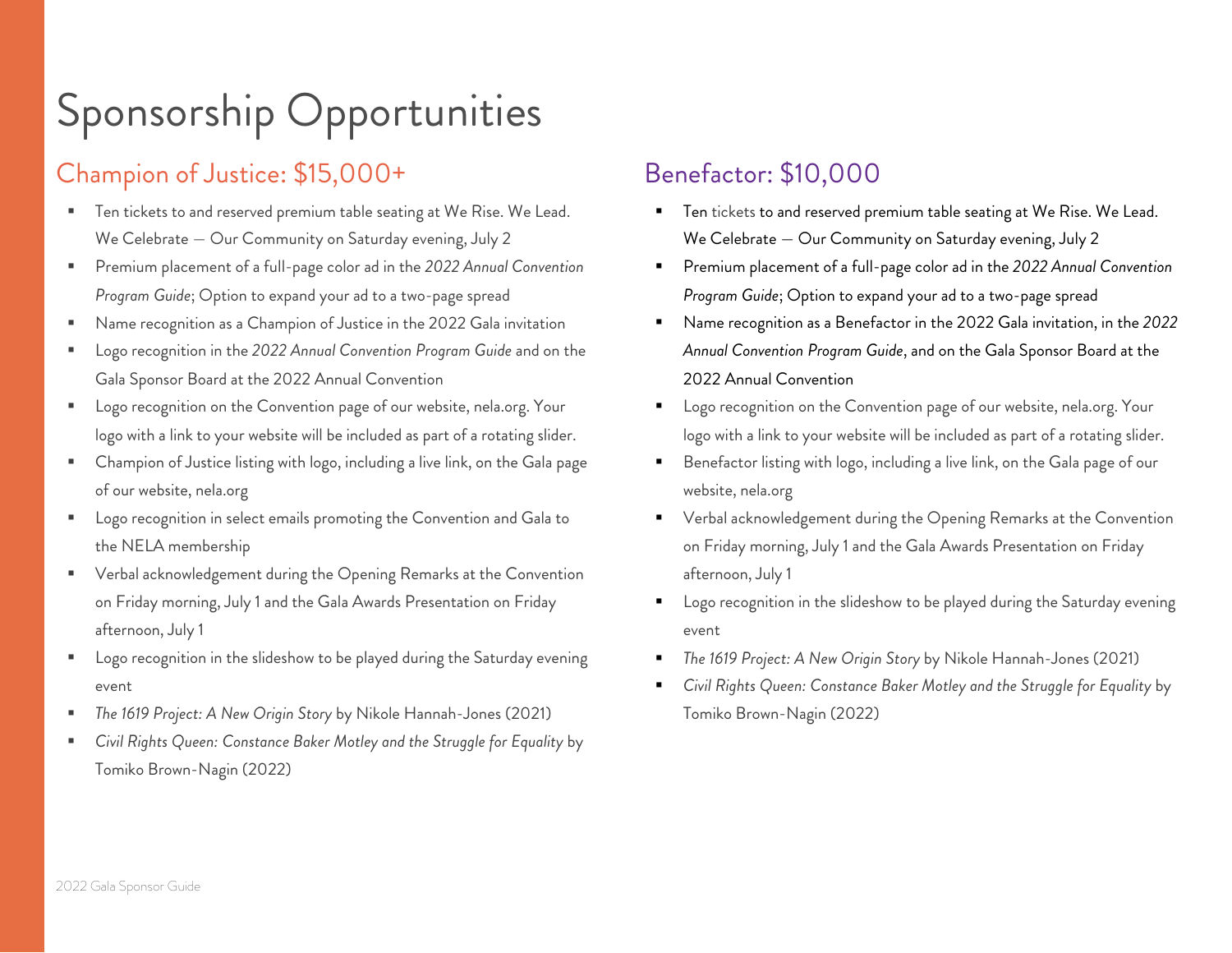#### NELA Community Leader: \$7,500

- Ten tickets to and reserved premium table seating at We Rise. We Lead. We Celebrate — Our Community on Saturday evening, July 2
- Full-page color ad in the *2022 Annual Convention Program Guide*
- Name recognition as a NELA Community Leader in the 2022 Gala invitation, in the *2022 Annual Convention Program Guide*, and on the Gala Sponsor Board at the 2022 Annual Convention
- Logo recognition on the Convention page of our website, nela.org. Your logo with a link to your website will be included as part of a rotating slider.
- NELA Community Leader listing with logo, including a live link, on the Gala page of our website, nela.org
- Verbal acknowledgement during the Opening Remarks at the Convention on Friday morning, July 1 and the Gala Awards Presentation on Friday afternoon, July 1
- Logo recognition in the slideshow to be played during the Saturday evening event
- *The 1619 Project: A New Origin Story* by Nikole Hannah-Jones (2021)
- *Civil Rights Queen: Constance Baker Motley and the Struggle for Equality* by Tomiko Brown-Nagin (2022)

#### Founder's Circle: \$5,000

- Ten tickets to and reserved table seating at We Rise. We Lead. We Celebrate — Our Community on Saturday evening, July 2
- Full-page color ad in the *2022 Annual Convention Program Guide*
- Name recognition at the Founder's Circle level in the 2022 Gala invitation, in the *2022 Annual Convention Program Guide*, and on the Gala Sponsor Board at the 2022 Annual Convention
- Founder's Circle listing with logo, including a live link, on the Gala page of our website, nela.org
- Verbal acknowledgement during the Gala Awards Presentation on Friday afternoon, July 1
- Logo recognition in the slideshow to be played during the Saturday evening event
- *Civil Rights Queen: Constance Baker Motley and the Struggle for Equality* by Tomiko Brown-Nagin (2022)

#### President's Cabinet: \$2,500

- Ten tickets to and reserved table seating at We Rise. We Lead. We Celebrate — Our Community on Saturday evening, July 2
- Full-page color ad in the *2022 Annual Convention Program Guide*
- Name recognition at the President's Cabinet level in the 2022 Gala invitation, in the *2022 Annual Convention Program Guide*, and on the Gala Sponsor Board at the 2022 Annual Convention
- President's Cabinet listing with logo on the Gala page of our website, nela.org, with live link to your website
- Logo recognition in the slideshow to be played during the Saturday evening event